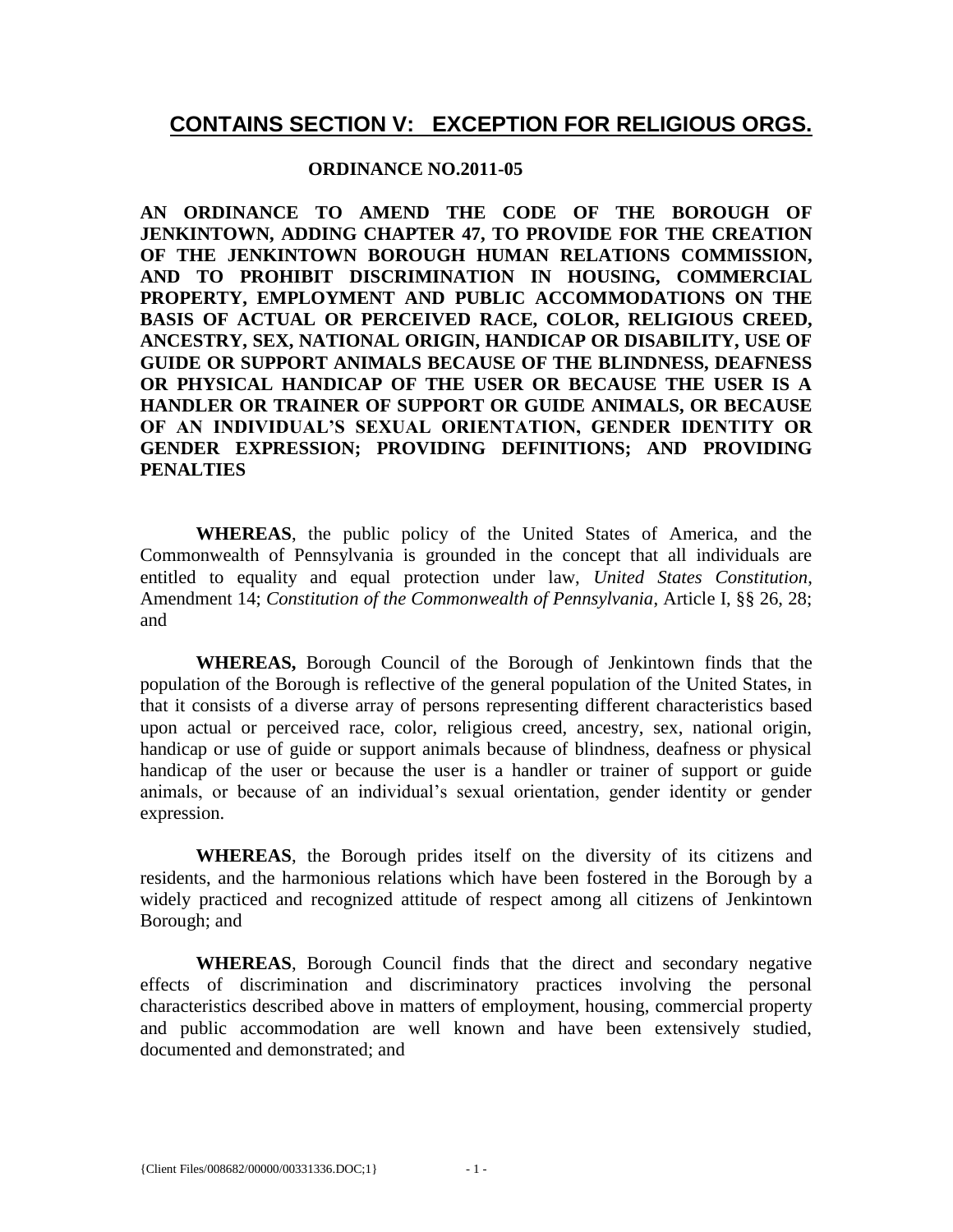**WHEREAS**, the practice or policy of engaging in discrimination or discriminatory practices against any individual or group, because of actual or perceived race, color, religious creed, ancestry, sex, national origin, handicap or use of guide or support animals because of blindness, deafness or physical handicap of the user or because the user is a handler or trainer of support or guide animals, or because of an individual's sexual orientation, gender identity or gender expression is a matter of highest public concern, and constitutes a paramount threat to the rights, privileges, peace and good order of the citizens of Jenkintown Borough and to guests and visitors of Jenkintown Borough, that undermines the basic tenets of our freedom as citizens of the United States, and is utterly without place in this Borough, which has a storied tradition of fiercely defending the individual rights of its citizens; and

**WHEREAS**, Borough Council desires to establish and adopt an official policy of nondiscrimination in Jenkintown Borough, in all matters involving employment, housing and commercial property, and public accommodation;

**NOW THEREFORE,** be it, and it is hereby ORDAINED by the Council of the Borough of Jenkintown, and it is hereby ENACTED and ORDAINED by authority of same as follows:

### **SECTION I Short Title.**

This Ordinance shall be known as the "Jenkintown Borough Human Relations Ordinance."

### **SECTION II Purpose and Declaration of Policy.**

A. Jenkintown Borough finds that it is of high public importance to adopt appropriate legislation to insure that all persons, regardless of actual or perceived race, color, religious creed, ancestry, sex, national origin, handicap, use of guide or support animals because of blindness, deafness or physical handicap of the user or the user is a handler or trainer of support or guide animals, or sexual orientation, gender identity or gender expression enjoy the full benefits of citizenship and are afforded equal opportunities for employment, housing and public accommodation.

B. Borough Council of Jenkintown Borough hereby declares it to be the public policy of the Borough to foster equality and equal opportunity for all citizens, regardless of actual or perceived race, color, religious creed, ancestry, sex, national origin, handicap or use of guide or support animals because of blindness, deafness or physical handicap of the user or because the user is a handler or trainer of support or guide animals, or because of an individual's sexual orientation, gender identity or gender expression in all matters effecting employment, housing and commercial property and public accommodation, and to safeguard the right of all persons to remain free of discrimination or discriminatory practices in any of the foregoing aspects of their lives.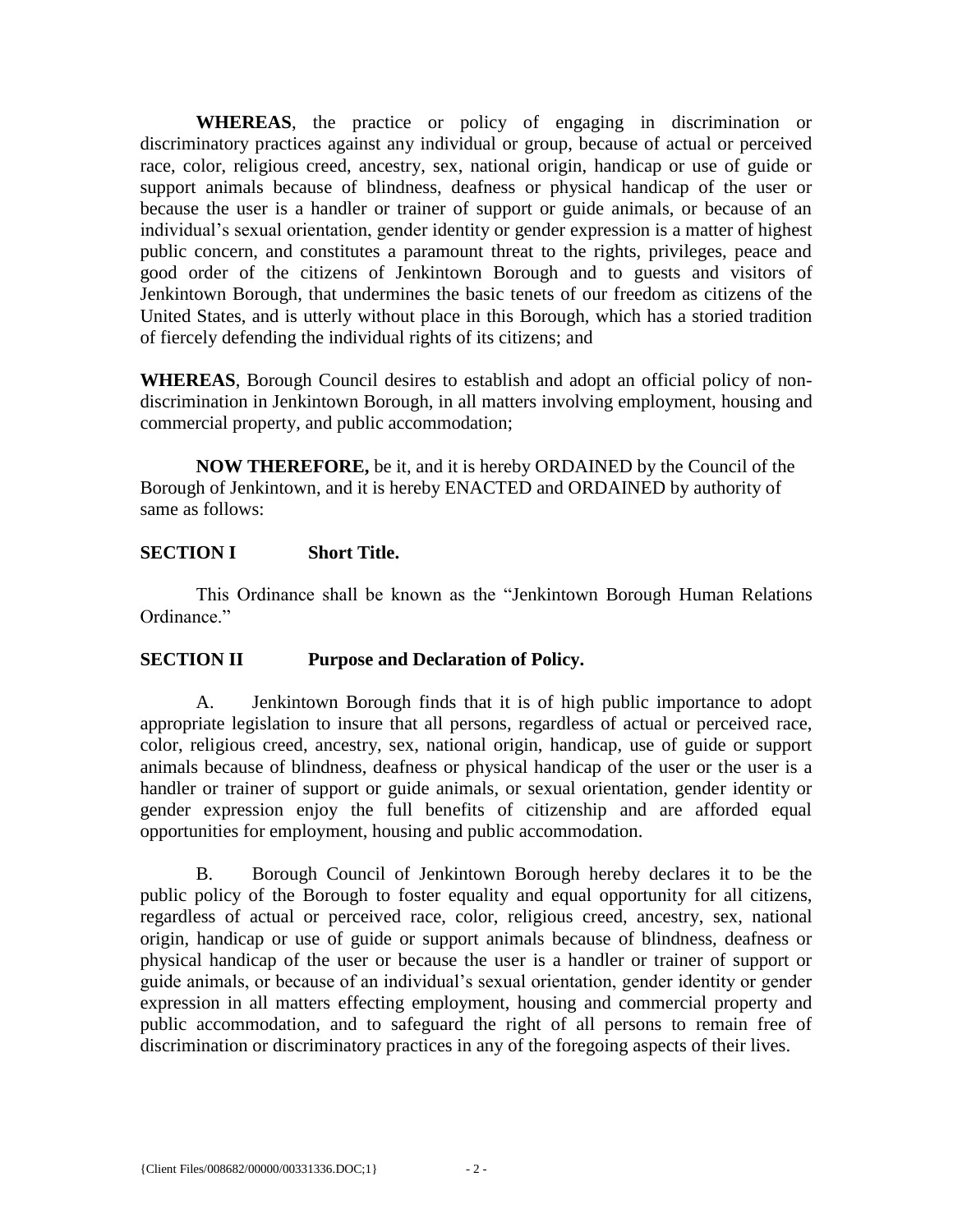C. Nothing in this Ordinance shall be construed as supporting, endorsing or advocating any particular doctrine, point of view, or religious belief. On the contrary, it is the express purpose and intent of this Ordinance that all persons be treated fairly and equally, and that all persons in Jenkintown Borough shall be guaranteed fair and equal treatment under law.

D. This Ordinance shall be deemed an exercise of the police power of the Borough of Jenkintown, as provided under the Pennsylvania Borough Code, for the protection of the public welfare, prosperity, health and peace of the community of Jenkintown Borough.

## **SECTION III Definitions.**

The following words and phrases, when appearing in this Ordinance, shall have the meanings given to them under this Section.

1. BOROUGH: The Borough of Jenkintown, Montgomery County, Pennsylvania.

2. BOROUGH COUNCIL: The Borough Council of the Borough of Jenkintown, Montgomery County.

3. DISCRIMINATION: Any discriminatory act(s) taken by any person, employer, entity, employment agency, or labor organization, with respect to or involving a transaction related to employment, public accommodations, on the basis of a person's actual or perceived race, color, religious creed, ancestry, sex, national origin, handicap or use of guide or support animals because of blindness, deafness or physical handicap of the user or because the user is a handler or trainer of support or guide animals, or because of an individual's sexual orientation, gender identity or gender expression.

4. DISCRIMINATORY ACTS: All acts or actions defined in the Pennsylvania Human Relations Act as unlawful discriminatory practices as related to employment, public accommodations, publicly offered commercial property or housing accommodations actual or perceived race, color, religious creed, ancestry, sex, national origin, handicap or use of guide or support animals because of blindness, deafness or physical handicap of the user or because the user is a handler or trainer of support or guide animals, or because of an individual's sexual orientation, gender identity or gender expression.

A. EMPLOYMENT: The opportunity for an individual to obtain employment for which he is qualified.

B. PUBLIC ACCOMMODATION: The opportunity for an individual to access food, beverages or lodging, resort or amusement which is open to, accepts or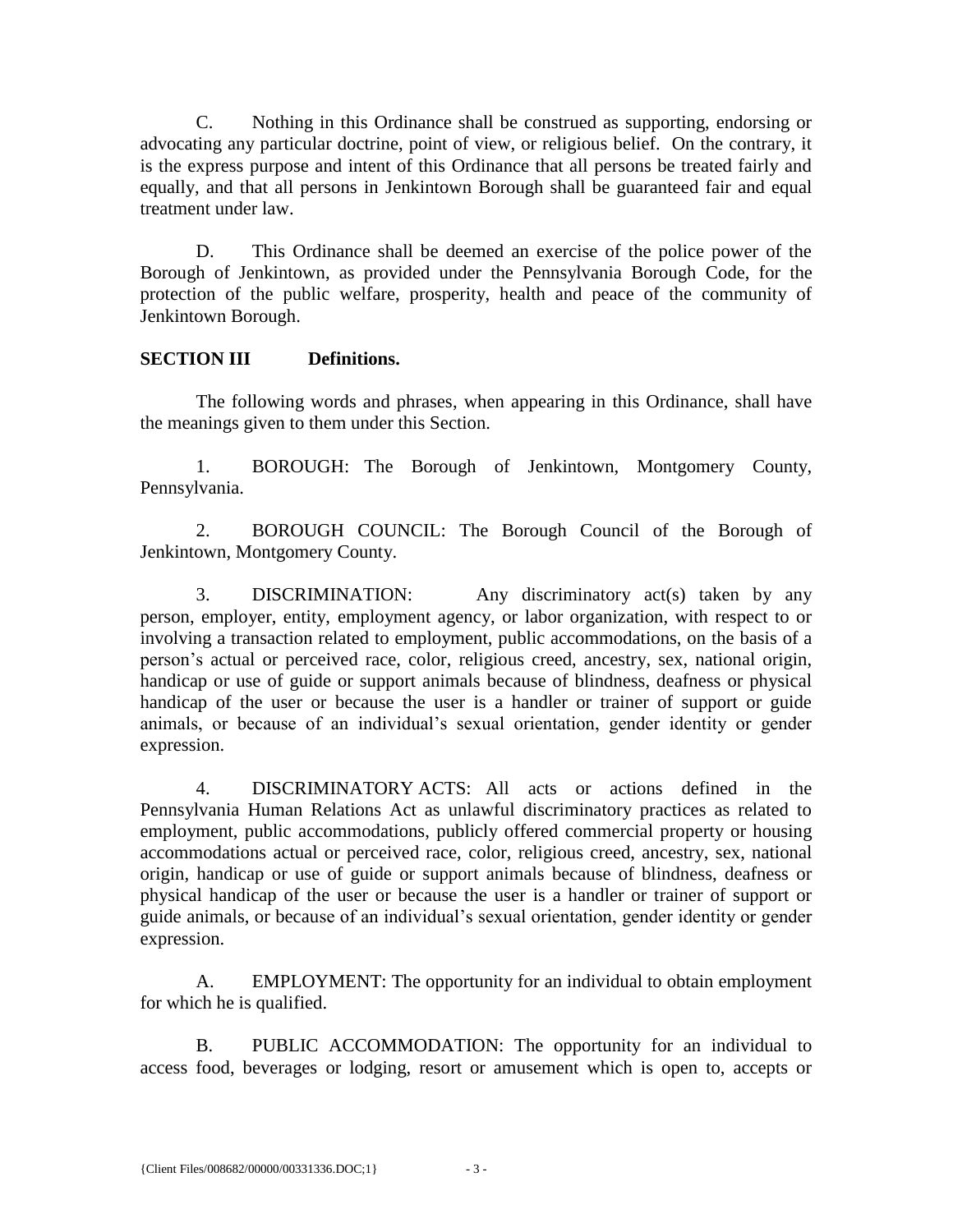solicits the patronage of the general public, but shall not include any accommodations which are in their nature distinctly private.

C. COMMERCIAL PROPERTY OR HOUSING: The opportunity for an individual to obtain any commercial property or housing accommodation for which he is qualified.

The above rights are hereby recognized as and declared to be a civil right which shall be enforceable as set forth in Section 4 of the Pennsylvania Human Relations Act.

5. GENDER IDENTITY OR EXPRESSION: Self-perception, or perception by others, as male or female, including an individual's appearance, behavior, or physical characteristics, that may be in accord with, or opposed to, one's physical anatomy, chromosomal sex, or assigned sex at birth, and shall include, but is not limited to, persons who are undergoing or who have completed sex reassignment, are transgender or gender variant.

6. EMPLOYEE: Does not include any individuals who, as a part of their employment, reside in the personal residence of the employer.

7. EMPLOYER: Any person who employs four (4) or more employees, including the Borough, its departments, boards and commissions, and any other government agency within the jurisdiction of the Borough, save those of any government agency whose laws may be deemed preemptive of this Ordinance.

8. ORDINANCE: This Ordinance, which shall be referred to as the "Jenkintown Borough Human Relations Ordinance."

9. PERSON: Any natural person, fraternal, civic or other membership organization, corporation, general or limited partnership, proprietorship, limited liability company, or similar business organization, including the Borough, its departments, boards and commissions, and any other for-profit and nonprofit organization.

10. SEXUAL ORIENTATION: Actual or perceived homosexuality, heterosexuality and/or bisexuality.

11. Any terms of this Ordinance not expressly defined herein shall be construed in a manner consistent with the Pennsylvania Human Relations Act.

## **SECTION IV Unlawful Practices**

A. Discrimination in employment, housing and commercial property or any public accommodation is prohibited under this Ordinance.

B. Retaliation against any individual because such person has opposed any practice forbidden by this Ordinance, or because such person has made a charge, testified,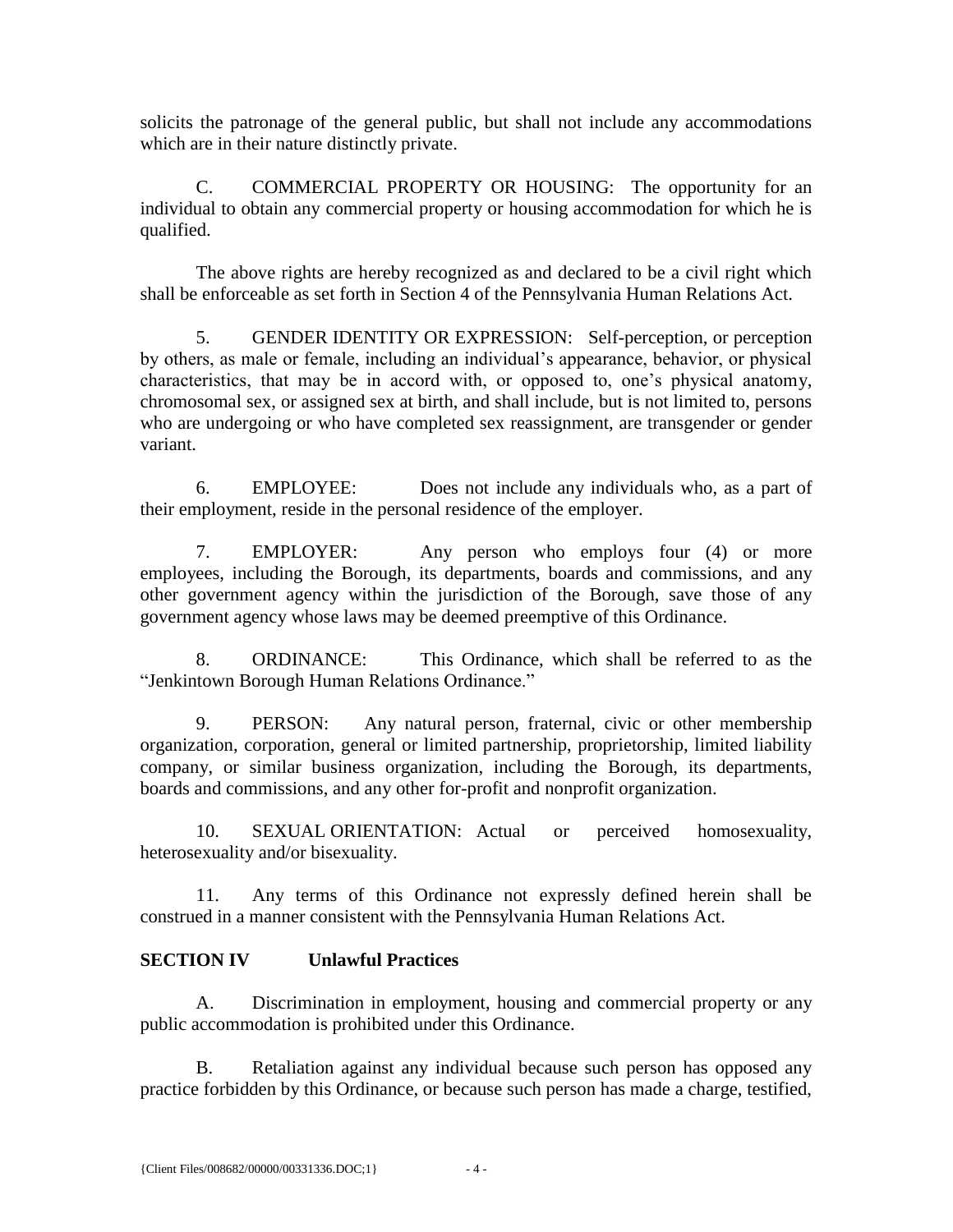or assisted in any manner in any investigation or proceeding under this Ordinance is prohibited under this Ordinance.

C. Aiding, abetting, inciting, compelling or coercing the doing of any act declared by this Ordinance to be an unlawful practice, or obstructing or preventing any person from complying with the provisions of this Ordinance is prohibited under this Ordinance.

### **SECTION V Exceptions**

A. Notwithstanding any other provision of this Ordinance, it shall not be an unlawful practice for a religious corporation or association to commit any of the acts as defined in Section IV of this Ordinance.

#### **SECTION VI Establishment of Human Relations Commission**

A. Pursuant to the authority set forth under § 962.1 of the Pennsylvania Human Relations Act, 43 P.S. § 962.1, there is hereby established a Human Relations Commission for the Borough of Jenkintown, which shall be known as the "Jenkintown Borough Human Relations Commission."

B. The Jenkintown Borough Human Relations Commission shall consist of four (4) members, who shall be appointed to terms of three (3) years by Borough Council. The terms of the members of the Commission shall be staggered, such that the terms of one third (1/3) of the members of the Commission shall expire each year. All members of the Commission shall be residents or business owners of the Borough of Jenkintown and shall serve without compensation.

C. The Chairperson of the Commission will designate one member as needed to receive the complaint and conduct an intake meeting with the complainants. The member charged with this duty shall not participate in any mediations involving parties to the complaint for which they handled the intake nor shall this member vote on complaints brought in front of the Commission.

D. The Human Relations Commission shall, annually, designate one member to serve as Chairperson of the Commission. The Chairperson shall be responsible for coordinating the activities, meetings, and operations of the Commission, as set forth under this Ordinance. The Chairperson shall also report, from time to time, to the President of Borough Council\_ regarding the activities of the Commission.

E. Members of the Commission shall, as soon after their appointment as practical, attend such training and education seminars or sessions as deemed necessary to acquaint themselves with the functioning of the Jenkintown Borough Human Relations Commission under this Ordinance, as well as the terms, conditions and provisions of the Pennsylvania Human Relations Act, and the operation of the Pennsylvania Human Relations Commission. Such training and education shall be as directed by the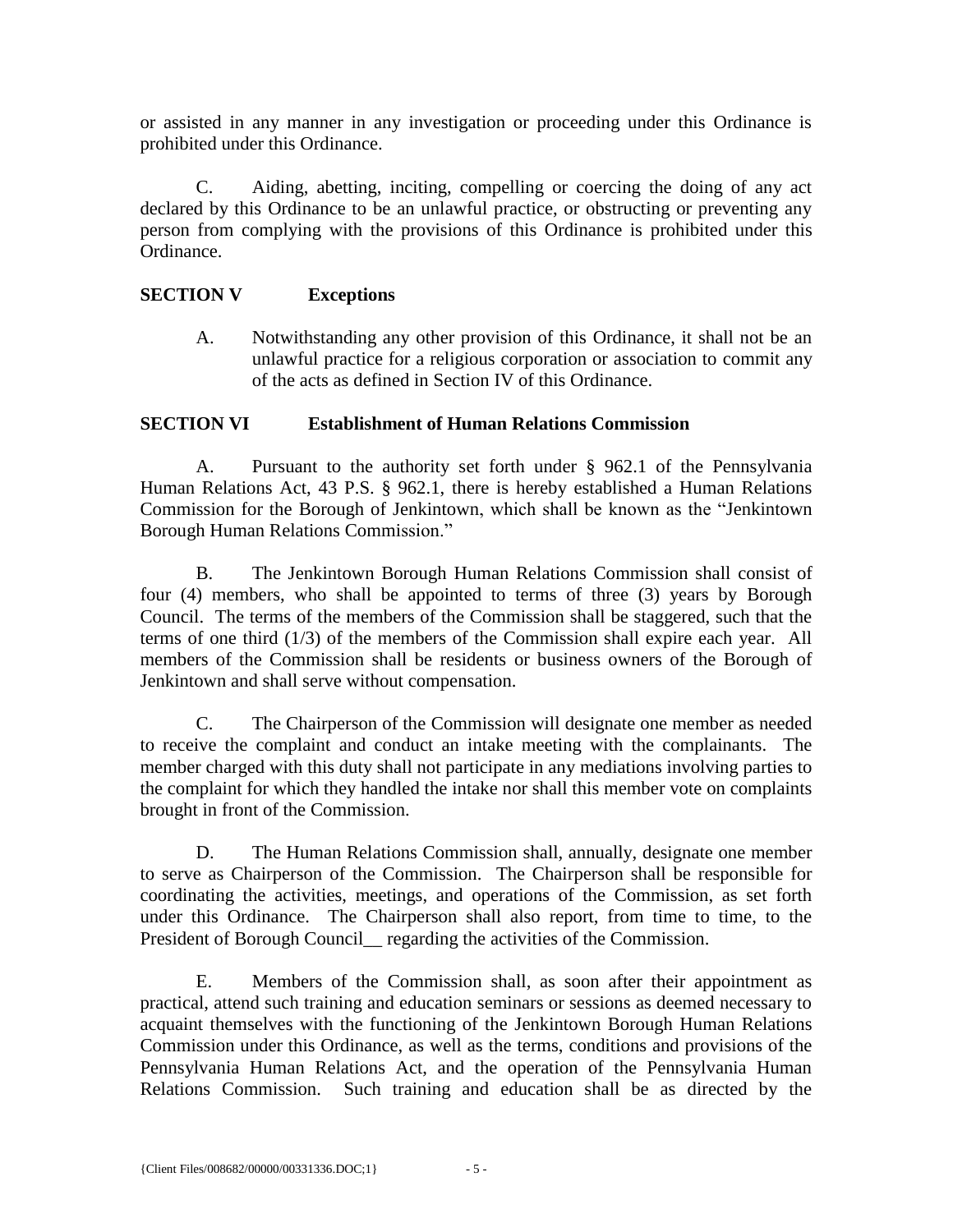Chairperson, and shall be performed in conjunction with the state Human Relations Commission.

F. The Jenkintown Borough Human Relations Commission shall have all of those powers necessary to execute the duties set forth under this Ordinance, provided that such powers shall not exceed those exercised by the Pennsylvania Human Relations Commission under the Pennsylvania Human Relations Act.

G. The Jenkintown Borough Human Relations Commission shall operate within the scope of funds which may be allocated, on an annual basis, by Borough Council and shall not exceed the annual allocation in any year, except upon prior approval by Borough Council. In adopting this Ordinance, Borough Council hereby expresses its intention that the operation of the Jenkintown Borough Human Relations Commission under this Ordinance shall be supported by volunteers, unpaid staff, and volunteer efforts and shall be as close to "zero-cost" to the Borough as reasonably feasible.

## **SECTION VII Complaint and Procedures for filing Complaints**

## 1. Complaints

A. Any person claiming to be aggrieved by a practice which is made unlawful under this Ordinance may make, sign and file a verified complaint, as provided under paragraph B of this Ordinance, alleging violations of this Ordinance. Such complaint shall, at a minimum, contain the following information:

- i. The name, telephone number, mailing address and email (if applicable) of the aggrieved person(s);
- ii. The name, telephone number, mailing address and email (if applicable) of the person(s) alleged to have committed the prohibited practice;
- iii. A concise statement of the facts, including pertinent dates, time, locations, people, and acts involved constituting the alleged discriminatory practice;
- iv. Such other information as may be required by the Commission.

B. Complaints may be filed in person at the office of the Borough Manager, or by mailing such complaints to the Borough offices, to the attention of the Borough Manager or the member of the Commission designated to handle intake. All such complaints must be received by the Borough within one hundred eighty (180) days of the occurrence of the last act giving rise to the complaint or such complaint shall be dismissed as untimely.

C. The Borough Manager shall transmit all complaints received to the Chairperson of the Commission not later than ten (10) days of receipt of the complaint. The Borough Manager shall conspicuously mark the face of the complaint with the date the document was first received in the Borough offices.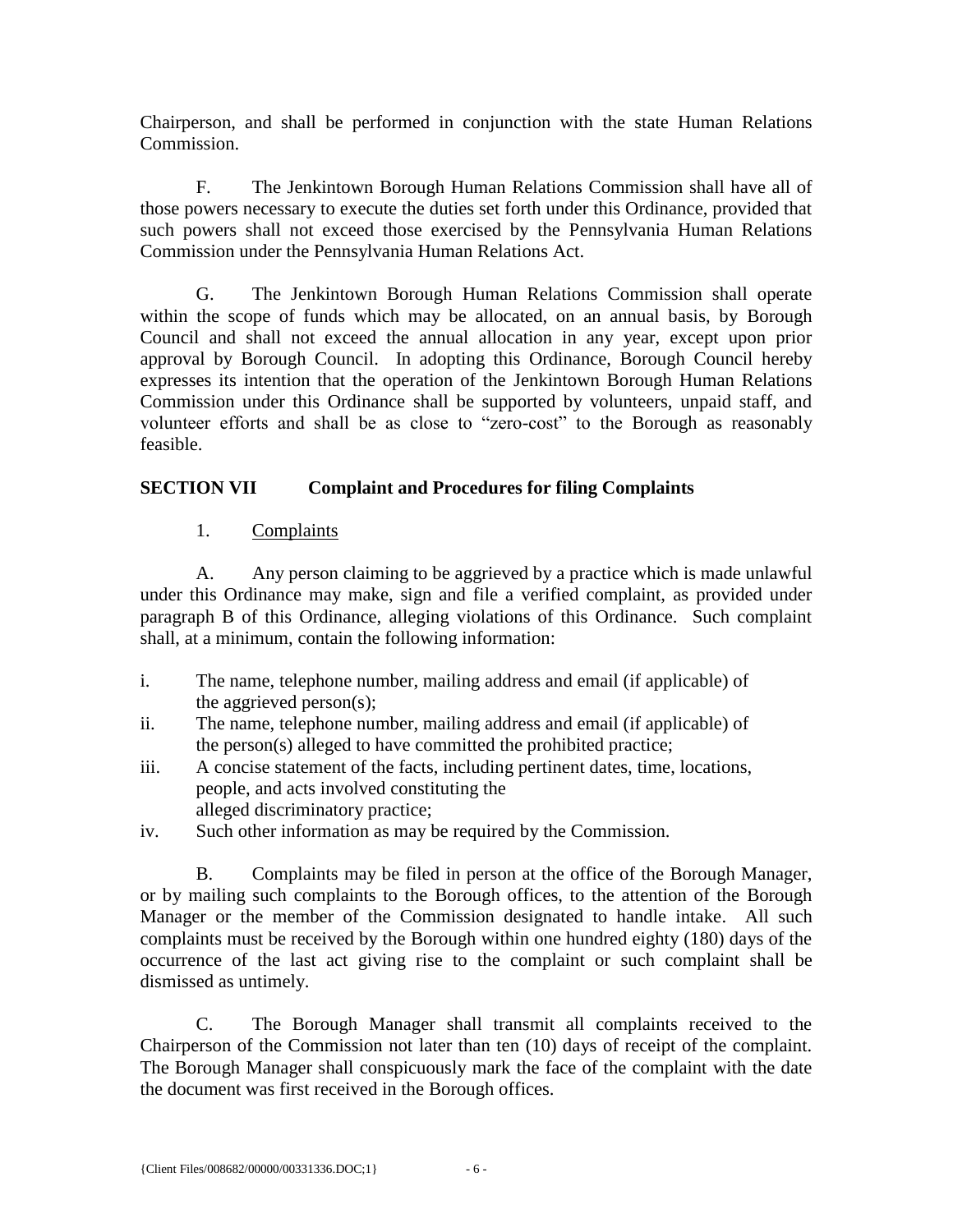D. The Commission may promulgate forms for use by persons wishing to file a complaint, however, complaints which are prepared without the use of an approved form shall be deemed acceptable under this Ordinance so long as the facts set forth under paragraph "A" of this Section can be clearly determined from the document submitted as a complaint.

E. The Commission may provide for a process by which persons seeking to file a complaint may consult with a volunteer or other staff person affiliated with the Commission who is trained to assist the prospective complainant in discerning the facts relevant to the prospective complaint. Such process shall also include referral of additional information to the prospective complainant concerning the content of this Ordinance, the content of the Pennsylvania Human Relations Act, and the availability of the Pennsylvania Human Relations Commission as an additional venue within which the prospective complainant may seek redress when possible.

- 2. Notifications and Answer
- A. Within thirty (30) days of receipt of a complaint, the Commission shall:
- i. Send a copy of the complaint to the person(s) charged with a discriminatory act or practice under this Ordinance (the "respondent"), together with a copy of this Ordinance.
- ii. Send a notice to the complainant, informing them that the complaint has been accepted and processed by the Commission. If the complaint alleges discrimination on a basis proscribed under federal or state law, the Notice shall also inform the complainant of their right to file a complaint with the Pennsylvania Human Relations Commission or the federal Equal Employment Opportunity Commission as well as the U.S. Department of Housing and Urban Development, where applicable.
- iii. The Commission shall notify the Pennsylvania Human Relations Commission of the filing of any complaint that may be deemed to be within the jurisdiction of that Commission, as required under the Human Relations Act.
- iv. The Commission shall also include a notice to both the complainant and the respondent(s) of their option to elect to proceed to voluntary mediation in order to resolve the matters giving rise to the complaint.

B. The respondent(s) shall file a written verified answer to the complaint within thirty (30) days of service of the complaint. An answer shall be filed in the same manner as a complaint.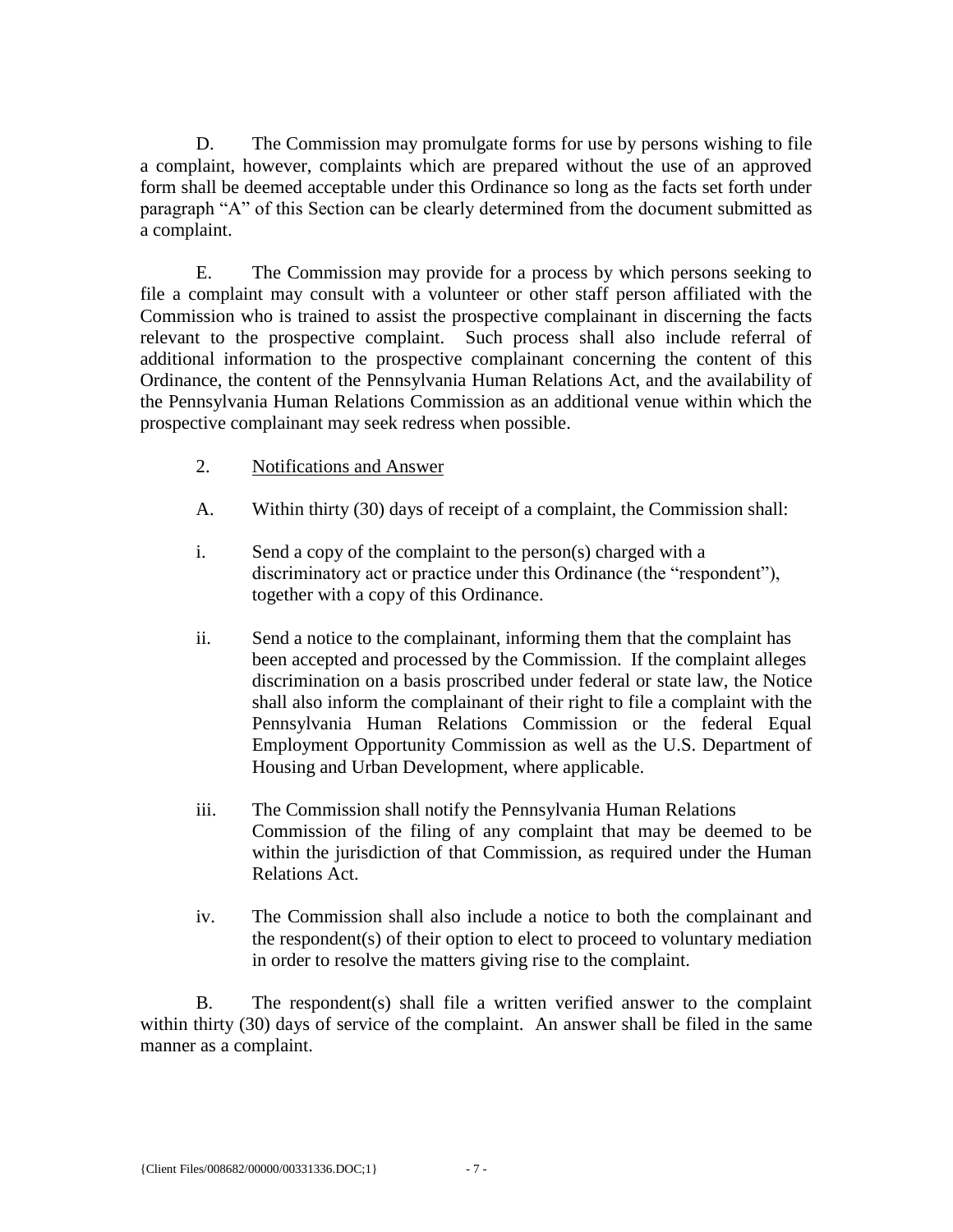#### 3. Mediation

A. Within thirty (30) days of receipt of an answer to a complaint, or, where no answer is filed, within sixty (60) days of service of the complaint upon the respondent(s), the Commission shall proceed in accordance with the following options:

i. In the event that both parties have consented to mediation, under paragraph 2(A)(iv) of this Section, then the Commission shall refer the matter to a recognized alternative dispute resolution service, which same service may be provided through Montgomery County, the Montgomery County Bar Association, or any other professional mediation service provider, or may refer the matter to a licensed member of the Pennsylvania bar, who may be willing to perform service to the Commission as a volunteer mediator. Any costs or expenses which may be associated with the mediation shall be the responsibility of the parties. The parties shall jointly select the mediator; however, the Commission shall retain the authority to act as the mediator in the event the parties have agreed to mediation but cannot jointly agree on a mediator. Mediation sessions conducted by the Commission may proceed with a minimum of two eligible Commission Members. Mediation sessions shall remain private and not otherwise subject to public attendance.

B. When mediation has resulted in an amicable resolution of the complaint and the complaint is resolved, the Commission shall notify the parties that the complaint has been dismissed, and shall record the result of the mediation in the Notice of dismissal.

C. In the event the complaint has not been resolved through mediation the parties are entitled to proceed to the Court of Common Pleas in Montgomery County.

### **SECTION VIII Non-limitation of Remedies**

Nothing contained in this Ordinance shall be deemed to limit the right of an aggrieved person to recover under any other applicable law or legal theory.

### **SECTION IX Multiple Filings**

This Ordinance shall have no jurisdiction over matters which are the subject of pending or prior filings made by an aggrieved person before any state or federal court or agency of competent jurisdiction.

### **SECTION X Penalties**

Any person who shall violate any provision of Section IV of this Ordinance may be subject by the Montgomery County Court of Common Pleas or any Court of competent jurisdiction to the penalties enumerated in Section  $9(f)(1\&2)$ , Sections 9.2,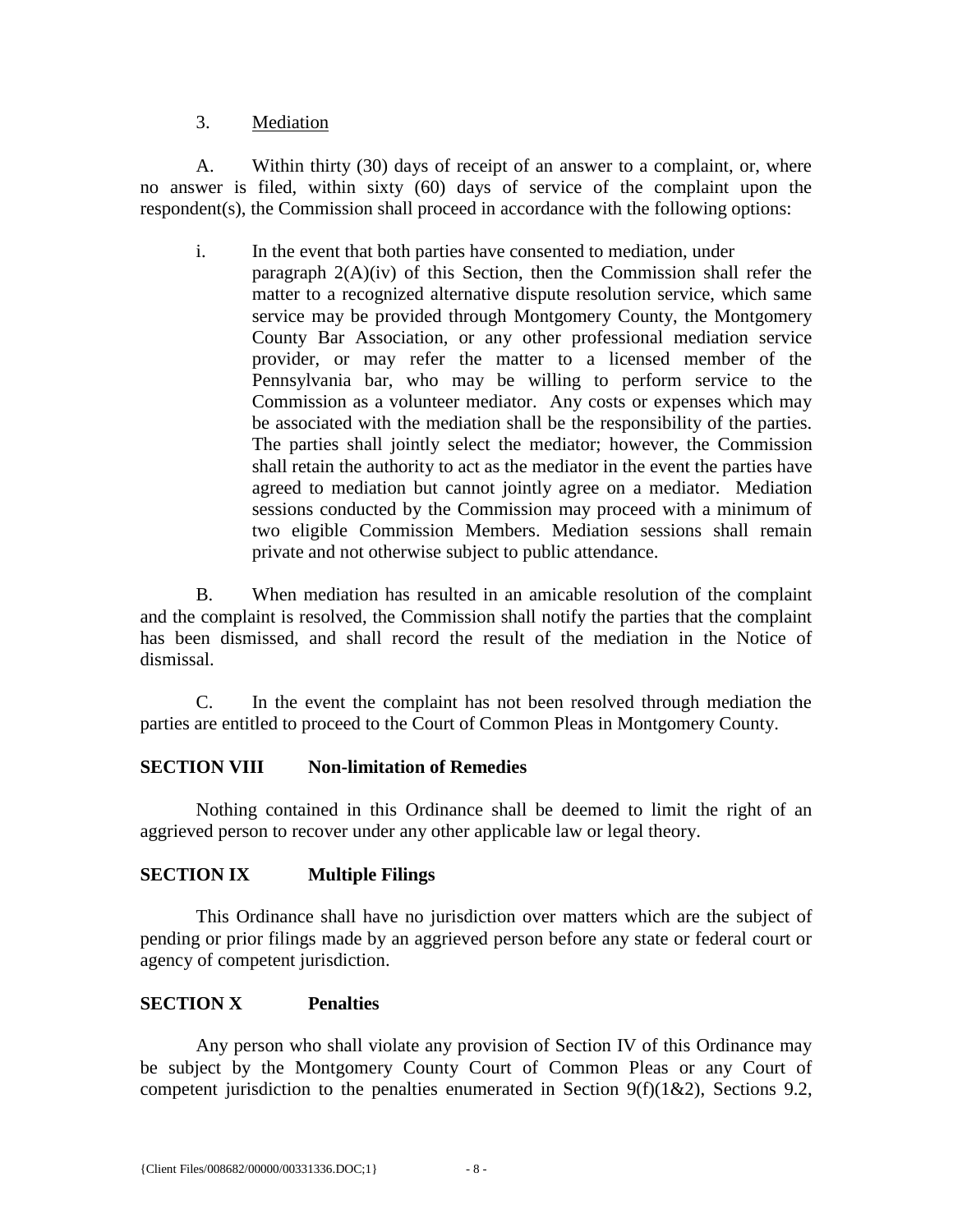9.3, and Sections 10 & 11 of the Pennsylvania Human Relations Act. The penalties contained in this ordinance shall mirror any future changes to the Pennsylvania Human Relations Act as adopted by the General Assembly and approved by the Governor.

- A. This ordinance extends the protections of the Pennsylvania Human Relations Act to include actual or perceived sexual orientation, gender identity or gender expression.
- B. All penalties included in the Pennsylvania Human Relations Act shall be extended to include all protected classes enumerated in the Jenkintown Borough Human Relations Ordinance.

### **SECTION XI Severability**

The terms, conditions and provisions of this Ordinance are hereby declared to be severable, and, should any portion, part or provision of this Ordinance be found by a court of competent jurisdiction to be invalid, unenforceable or unconstitutional, Jenkintown Borough Council hereby declares its intent that the Ordinance shall have been enacted without regard to the invalid, unenforceable, or unconstitutional portion, part or provision of this Ordinance.

### **SECTION XII Repealer**

Any and all other Ordinances or parts of Ordinances in conflict with the terms, conditions and provisions of this Ordinance are hereby repealed to the extent of such irreconcilable conflict.

## **SECTION XIII. Effective Date**

This Ordinance shall be effective immediately.